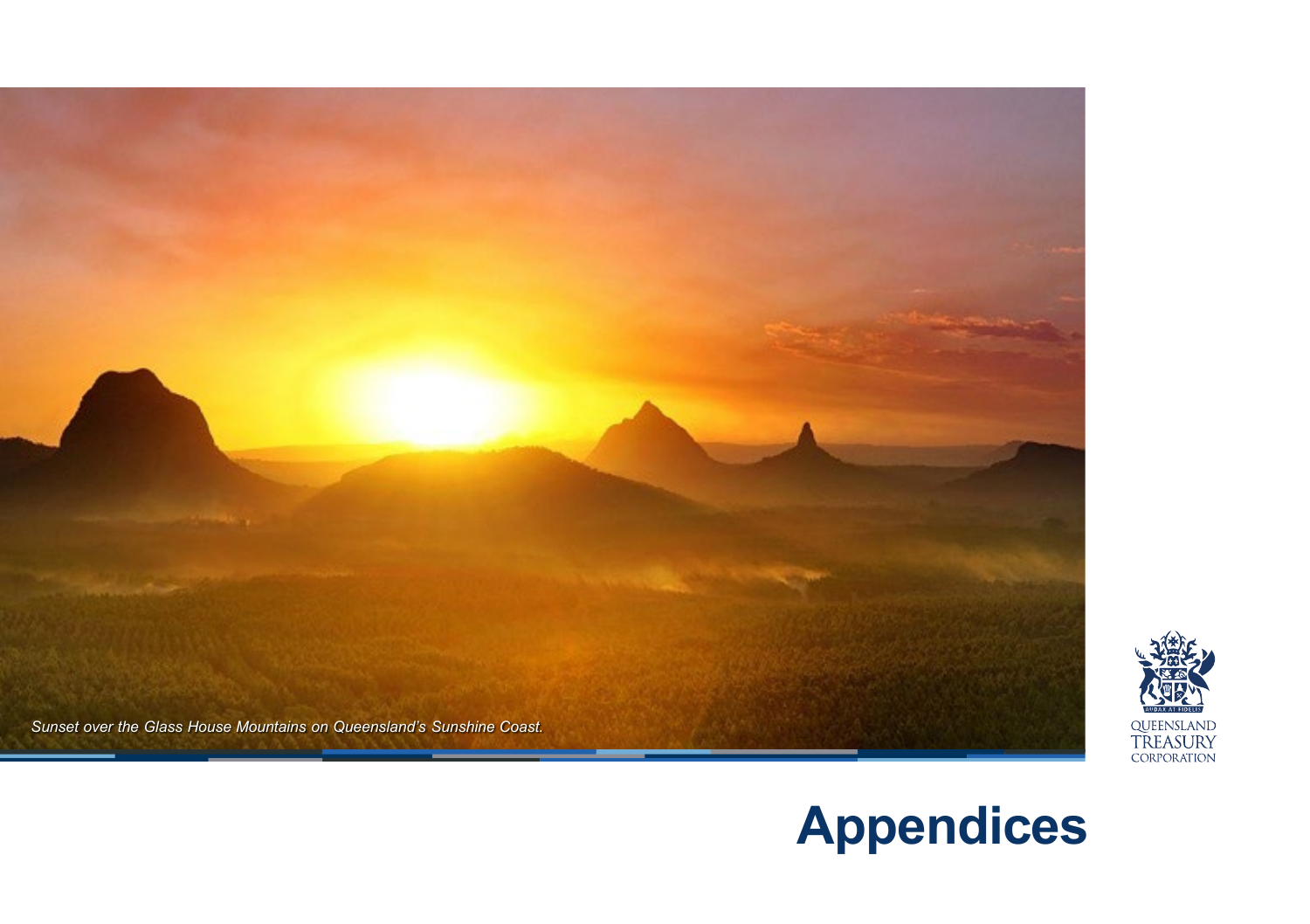## Queensland Treasury Corporation



### **About QTC**

- **Founded in 1988, Queensland Treasury Corporation (QTC) is a** corporation sole, constituted by the Under Treasurer in accordance with the Queensland Treasury Corporation Act 1988.
- QTC has responsibility for the State of Queensland's debt funding and financial risk management. In its funding role, QTC borrows funds in the domestic and international markets by issuing a variety of debt instruments.
- Its clients include Queensland Government departments and agencies, local governments, government-owned corporations, and statutory bodies and universities.
- QTC is able to capture significant economies of scale and scope in the issuance, management and administration of the State's debt.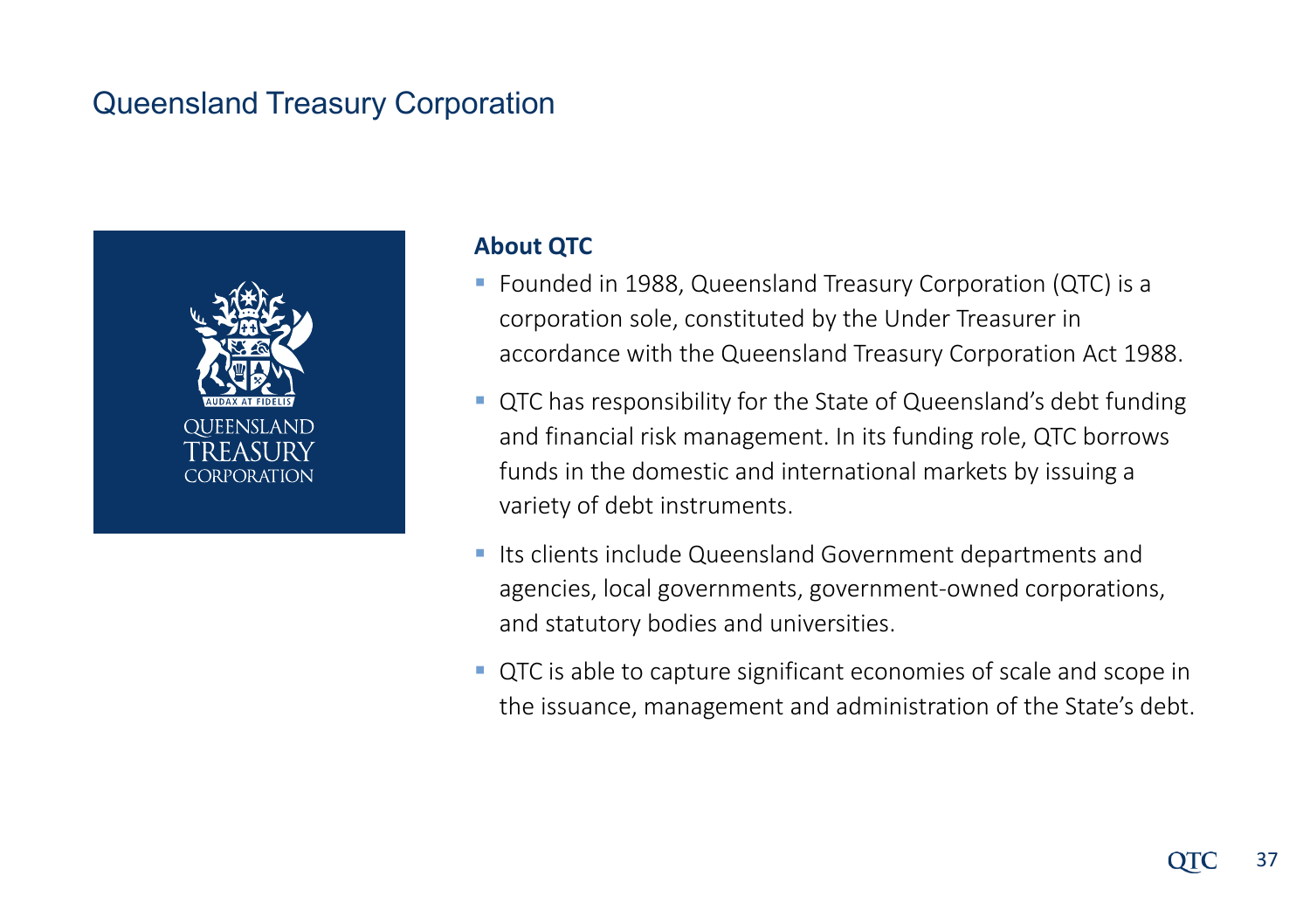## Queensland State Government Guarantee

The Treasurer of Queensland, on behalf of the State Government, guarantees:

- QTC's obligations under the debt securities issued by QTC, and
- QTC's payment obligations to counterparties under derivative transactions governed by ISDA agreements.

In respect to all domestic securities issued by QTC, section 32 of the *Queensland Treasury Corporation Act 1988* provides a statutory guarantee of QTC's obligations to stockholders:

**Section 32** The due repayment of principal on inscribed stock issued in accordance with this Act and, where payable, the due payment of interest relating to the inscribed stock are guaranteed by the Treasurer, on behalf of the Government.

Section 33 of the *Queensland Treasury Corporation Act* empowers the Treasurer to guarantee due payment of moneys and due performance of obligations in accordance with financial arrangements or other arrangements entered into by QTC. Such discretionary guarantees have been granted by the Treasurer and continue to operate in support of QTC's offshore debt facilities.

All payments by the State Government under these guarantees are appropriated under section 34 of the *Queensland Treasury Corporation Act*, meaning they can be paid from the State's Consolidated Fund without any further legislative approval.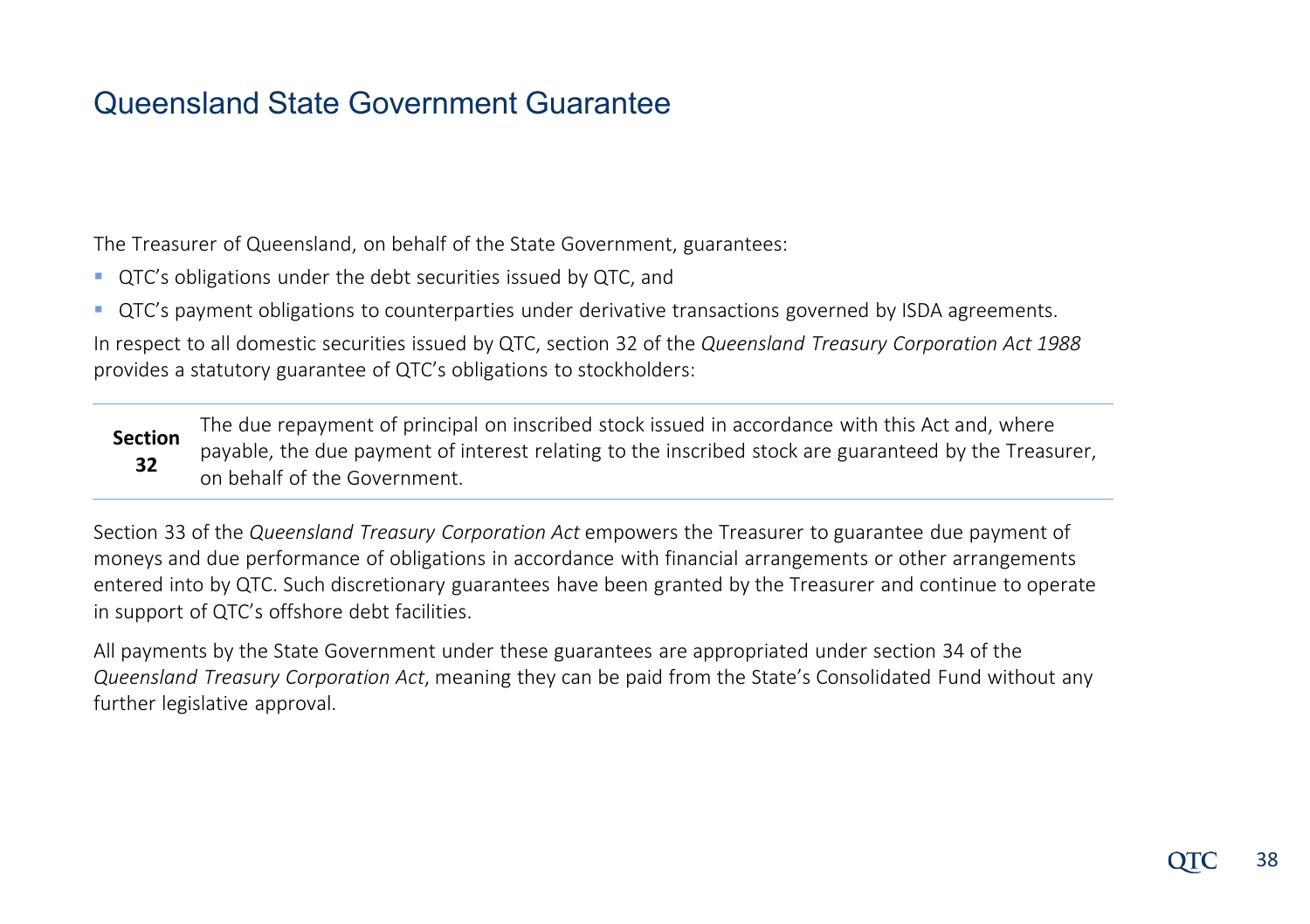## Key funding principles

| <b>CONSERVATIVE</b> | Balanced debt maturity profile supported by liquid reserves |
|---------------------|-------------------------------------------------------------|
| <b>PRUDENT</b>      | Disciplined approach to financial risk management           |
| <b>TRANSPARENT</b>  | Comprehensive, regular market updates                       |
| <b>COMMITTED</b>    | Valued long-term investor and intermediary relationships    |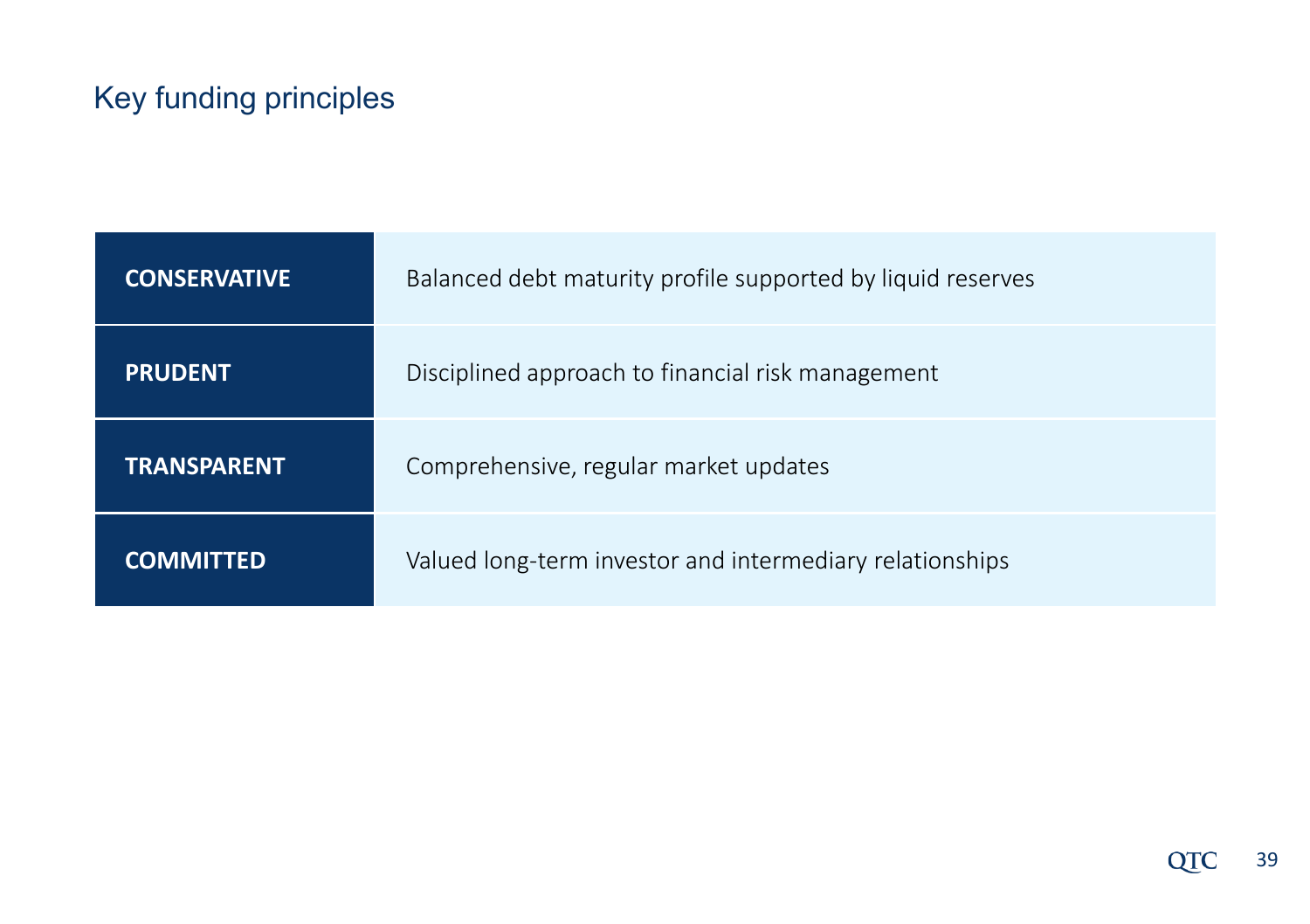## Queensland's long-term assets



- Queensland's long-term assets comprise investments set aside to fund longterm obligations of the State. These assets were transferred to QTC by the Queensland Government and in return QTC issued fixed-rate notes that provide a fixed rate of return. These assets are split into two investment funds:
	- Long Term Assets Fund comprises assets to fund the State's defined benefit superannuation scheme and other long-term State initiatives. In 2008, the Queensland Government transferred assets to support the defined benefit superannuation scheme. In June 2021, more assets were transferred to fund other long-term State initiatives.
	- Queensland Future Fund comprises assets invested to reduce the debt of the State. In August 2020, the Queensland Future Fund and its first sub fund, the Debt Retirement Fund, were established under the Queensland Future Fund Act 2020.
- The Long Term Assets Fund and the Queensland Future Fund are overseen by the State Investment Advisory Board and managed by Queensland Investment Corporation (QIC). They include cash, fixed interest, international equities and other diversified alternative investments.
- Queensland is in a unique position with financial holdings greater than its superannuation obligations, with assets under management of approximately AUD40.1 billion as at 31 December 2021.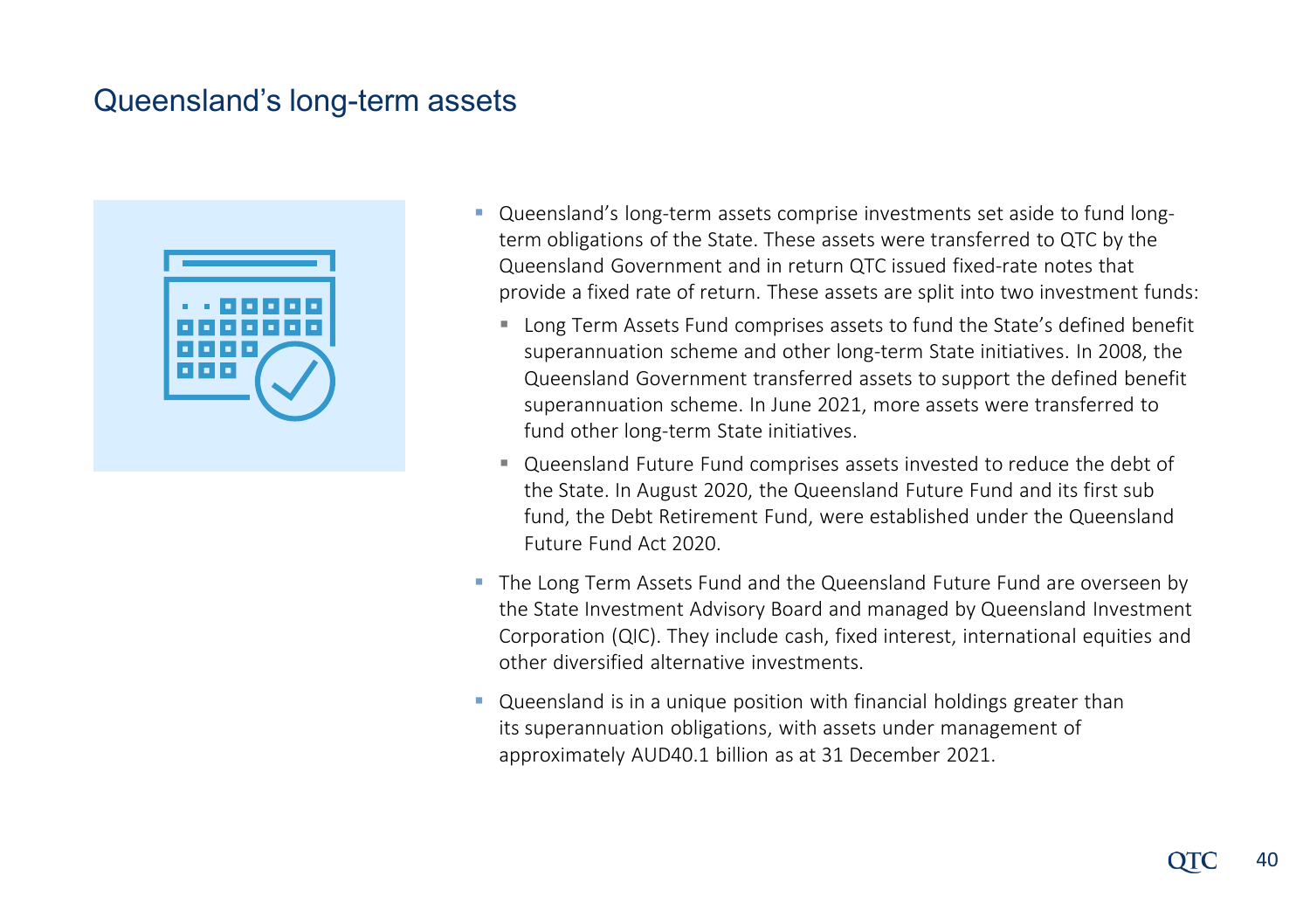## Australia's federal and state system

### Federalism

The Commonwealth of Australia ('Australian Government' or the 'Commonwealth') was formed as a federal union on 1 January 1901, when the six British colonies of New South Wales, Victoria, Queensland, South Australia, Western Australia and Tasmania were united as states in a federation. In addition to the six states, Australia has two territories — Northern Territory and the Australian Capital Territory — the latter hosting the nation's capital of Canberra.

### Powers

#### **Australian Government**

The Australian Parliament has power to legislate on specific matters of national interest, such as defence, external affairs, overseas and interstate trade and commerce, currency and banking. The Australian Government also has primary responsibility for overall economic management in Australia. For example, they have responsibility for monetary policy, national budget policy, fiscal policy, exchange rates and external policy.

#### **State Government**

The state parliaments retain powers over all matters other than those granted to the Australian Government under the Constitution.

State powers include control over education, public health, police and justice, transport, roads and railways, industry, mining and agriculture, public works, ports, forestry, electricity, gas, and water supply and irrigation.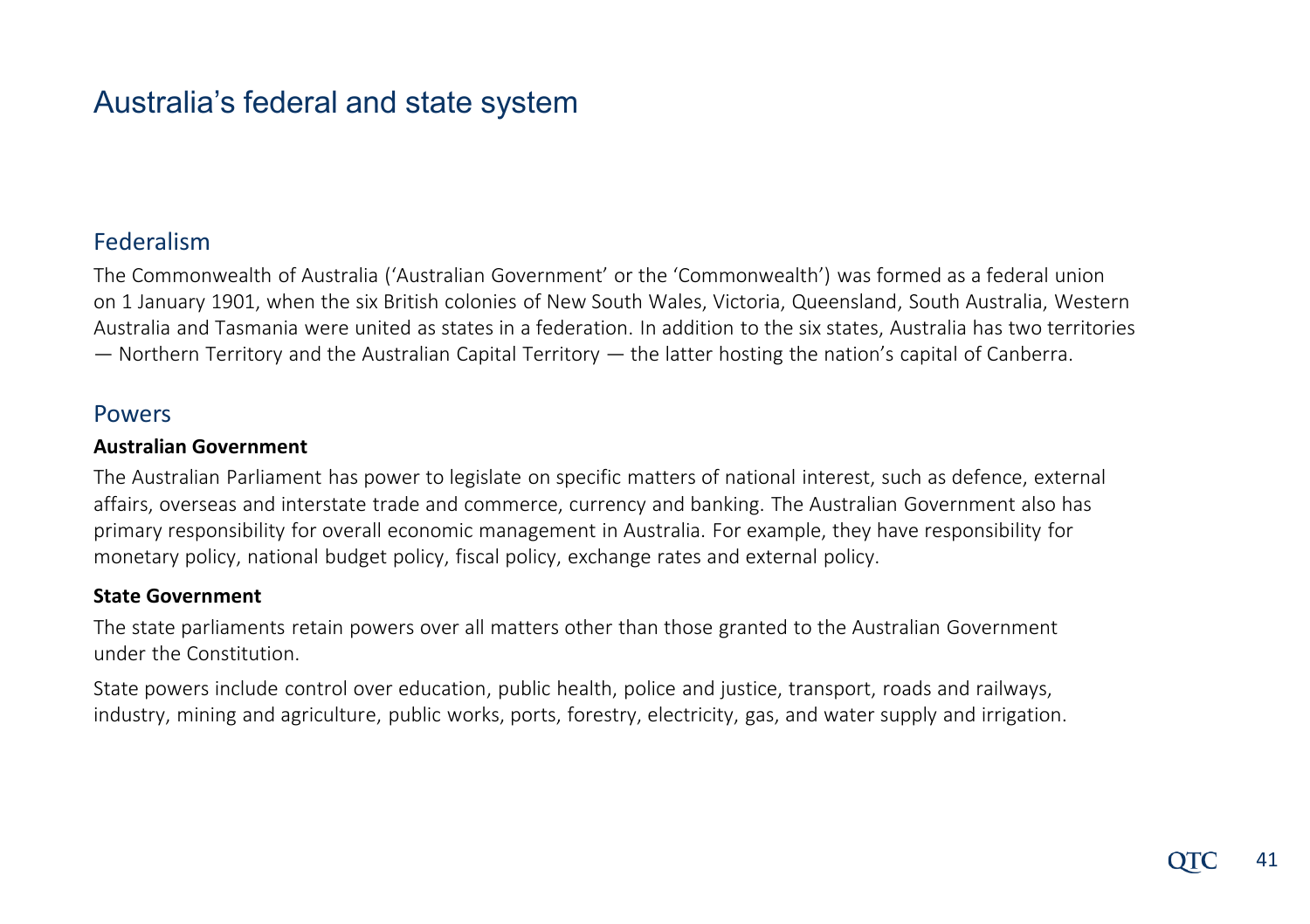## Distribution of GST

- States and territories (states) receive all revenue collected by the Australian Government via the Goods and Services Tax (GST).
- It is allocated using the principles of horizontal fiscal equalisation, which is designed to equalise the states' fiscal capacity to provide public services to the same standard.
- Under this system, some states with below average revenue raising capacity or above average spending requirements receive a larger share of GST (and vice versa).
- The independent Commonwealth Grants Commission determines the annual allocation across the states.

### **Examples of differences between states to raise revenue and their expenses**

#### **Revenue**



Amount of minerals within a state's borders *Affects the amount of royalties collected*



Number and value of residential and commercial land or properties *Affects the amount of land tax and stamp duty collected*



Wages paid by businesses *Affects the amount of payroll tax collected*







Number and location of remote and regional areas *It is more expensive to provide services and infrastructure in these locations*

Number of elderly people *Requires more health services*



Number of school children *Dictates the number of schools and teachers needed*

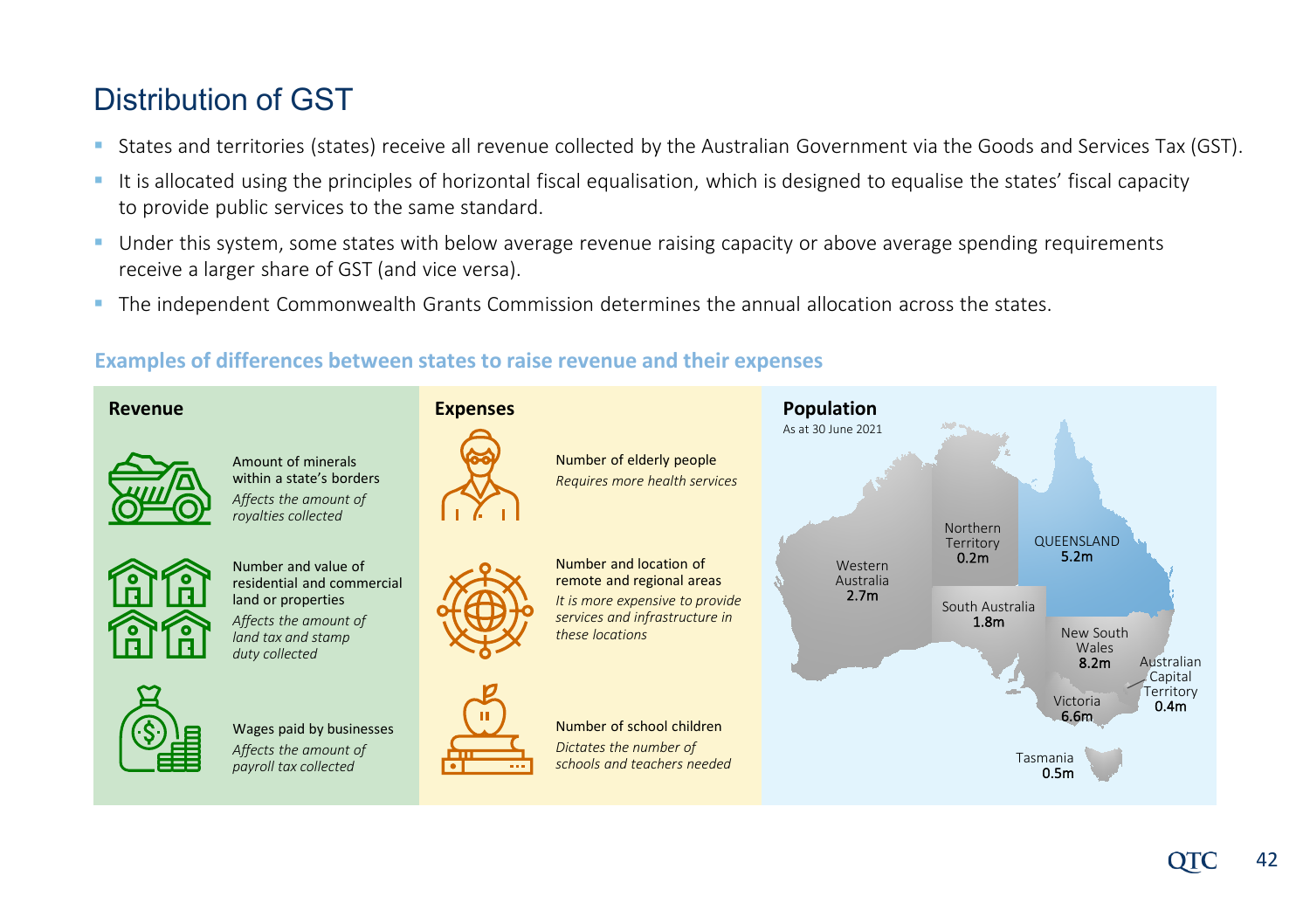### AUD denominated bonds on issue

It is widely expected that under current fiscal estimates, the volume of Australian semi-government benchmark bonds on issue will continue to increase.



#### **AUD DENOMINATED BONDS ON ISSUE**

*Data source: Bloomberg Composite Bond Index as at 31 December 2021. Note: The change to Bloomberg Composite Index has resulted in changes to the credit and supra/sovereign data.*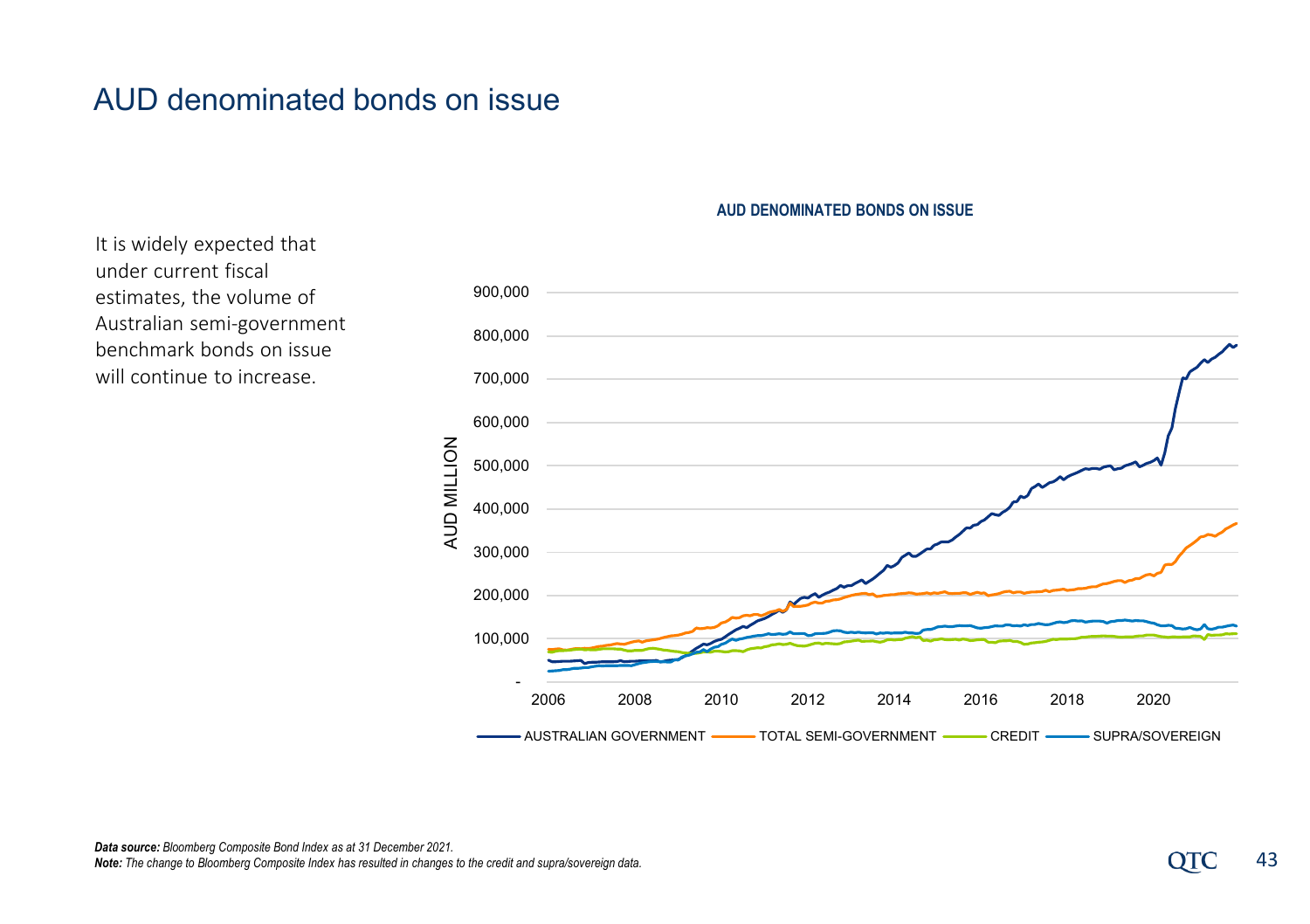## Queensland's peers' credit ratings

| <b>Australian</b>                   |                       | <b>Rating agency</b>                          |                |
|-------------------------------------|-----------------------|-----------------------------------------------|----------------|
|                                     | <b>S&amp;P Global</b> | Moody's                                       | <b>Fitch</b>   |
| Queensland                          | AA+/Stable/A-1+       | Aa1/Stable/P-1                                | AA+/F1+/Stable |
| <b>Australian Capital Territory</b> | AAA/Negative/A-1+     | Rating withdrawn 20 August 2005<br>(from Aaa) |                |
| <b>New South Wales</b>              | AA+/Stable/A-1+       | Aaa/Stable/P-1                                | AAA/F1+/Stable |
| <b>Northern Territory</b>           | Not rated by S&P      | Aa3/Stable/--                                 |                |
| South Australia                     | $AA+/Negative/A-1+$   | Aa1/Stable/P-1                                | AA+/F1+/Stable |
| <b>Tasmania</b>                     | AA+/Stable/A-1+       | Aa2/Stable/P-1                                |                |
| <b>Victoria</b>                     | AA/Stable/A-1+        | Aa1/Negative/P-1                              |                |
| Western Australia                   | AA+/Positive/A-1+     | Aa1/Stable/P-1                                |                |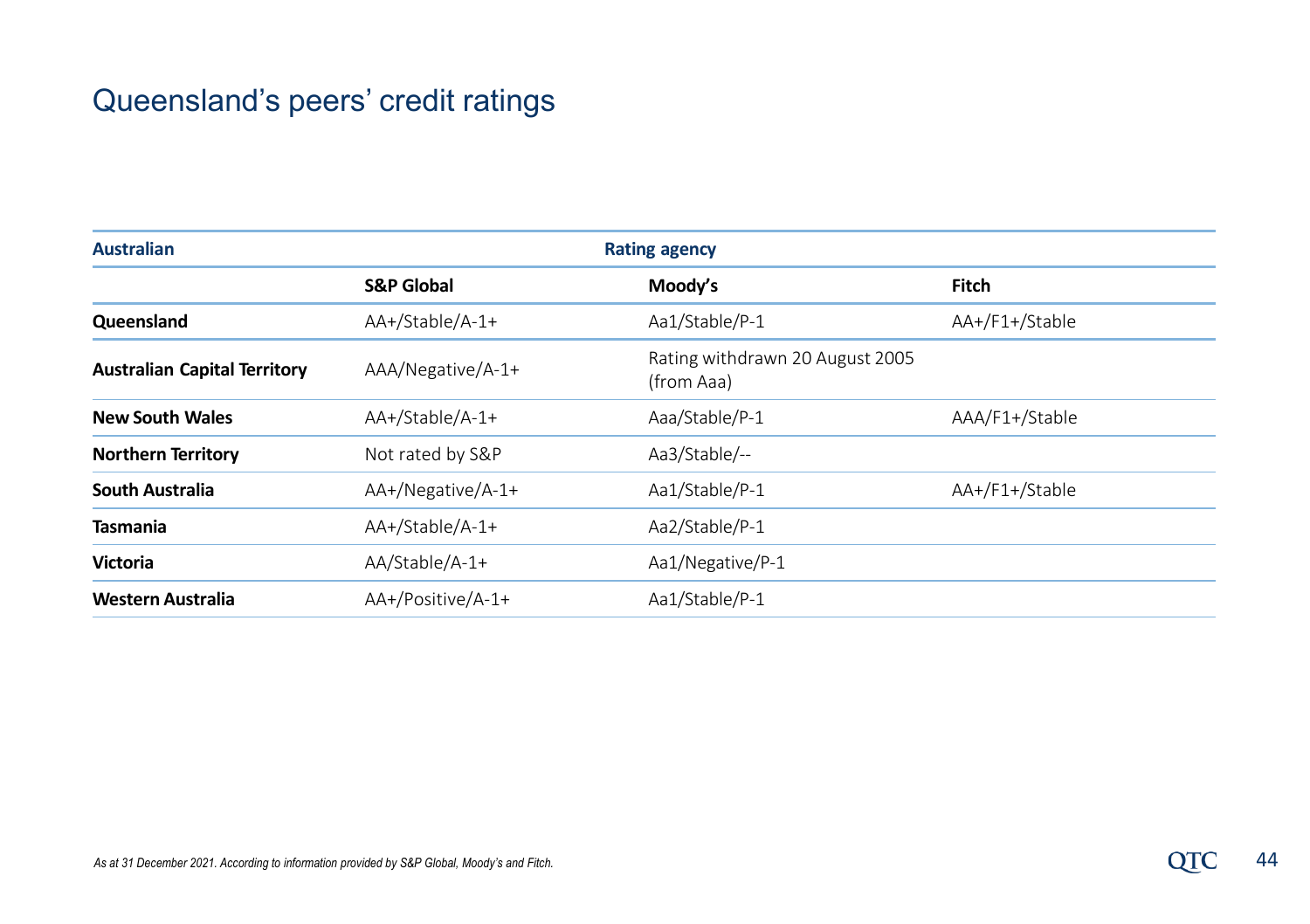## Funding instruments

QTC has a diverse range of funding instruments in a variety of markets and currencies.

The majority of QTC's funding is sourced through long-term debt instruments, with QTC's AUD benchmark bonds being the principal source of funding.

|                | <b>Overview as at</b><br><b>31 December 2021</b> | Size \$M  | <b>Maturities available</b>                                    | <b>Currencies</b> |
|----------------|--------------------------------------------------|-----------|----------------------------------------------------------------|-------------------|
| Short-<br>term | Domestic<br>T-Note                               | Unlimited | 7-365 days                                                     | <b>AUD</b>        |
|                | Euro CP                                          | USD10,000 | $1 - 364$ days                                                 | Multi-currency    |
|                | US CP                                            | USD10,000 | $1 - 270$ days                                                 | <b>USD</b>        |
| Long-<br>term  | AUD Bond                                         | Unlimited | 14 benchmark lines:<br>2022-2034                               | <b>AUD</b>        |
|                |                                                  |           | A range of non-benchmark lines<br>(e.g. Green Bonds, FRNs etc) |                   |
|                | Euro MTN                                         | USD10,000 | Any maturity subject to market regulations                     | Multi-currency    |
|                | US MTN                                           | USD10,000 | 9 months-30 years                                              | Multi-currency    |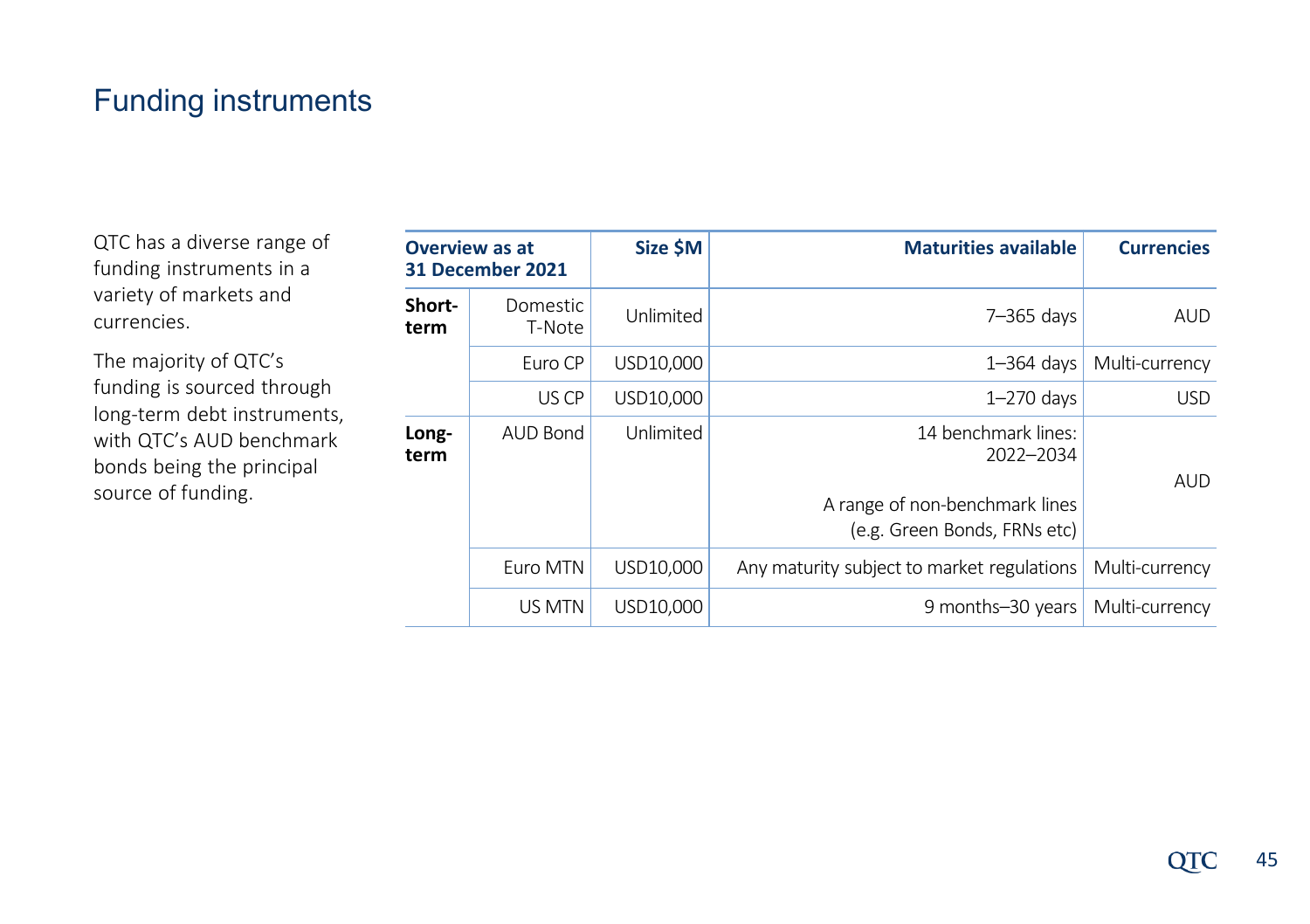## AUD Benchmark Bond Distribution Group\*



QTC's Fixed Income Distribution Group of 12 banks is committed to providing investors with two way pricing in the secondary market, as well as supporting primary issuance activity.

- **ANZ Banking Group Limited**
- **BofA** Securities
- $\Box$ Citi
- **Commonwealth Bank of Australia**
- **Deutsche Bank**
- **J.P. Morgan**
- National Australia Bank
- **Nomura International plc**
- **RBC Capital Markets**
- **TD Securities**
- **UBS Investment Bank**
- **Westpac Banking Corporation**



Bank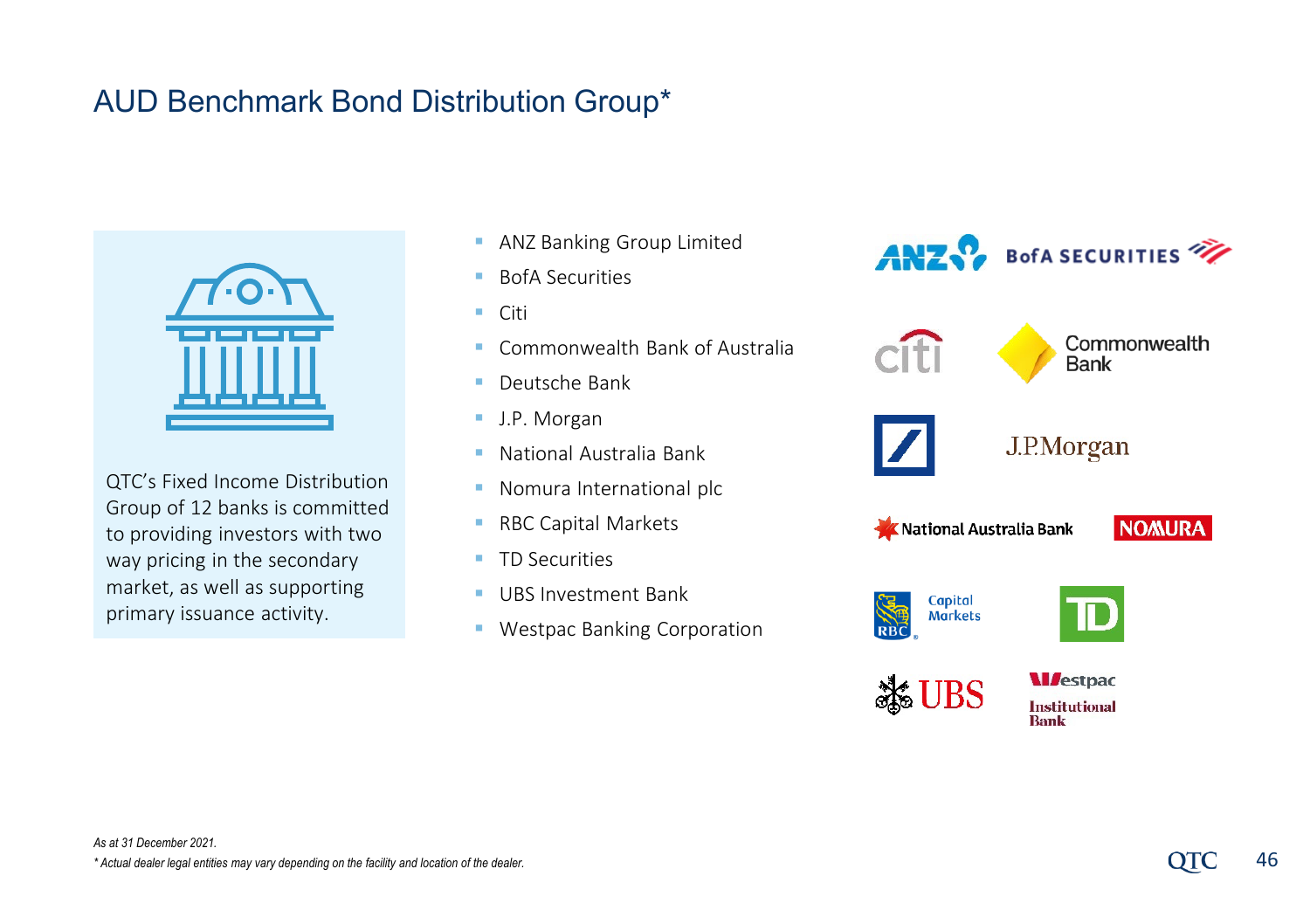## Medium-Term Note (MTN) Programs

- **Cueensland State** Government guaranteed
- **Australian interest** withholding tax exempt
- **Multi-currency**
- Euro and US programs
- Structured to meet investor requirements (currency, coupon, maturity etc.)
- **Reverse enquiry** placement through MTN Distribution Group
- Reverse enquiry placement through non-Distribution Group members ('Dealer for a Day')

### **MTN Distribution Group\***

### Euro MTN

- **ANZ Banking Group Limited**
- **BofA** Securities
- Citi
- **Commonwealth Bank of Australia**
- **Deutsche Bank**
- J.P. Morgan
- National Australia Bank
- **Nomura International plc**
- **RBC Capital Markets**
- **TD Securities**
- **UBS Investment Bank**
- **Westpac Banking Corporation**

### US MTN

- **ANZ Securities**
- BofA Securities
- Citi
- **Commonwealth Bank of Australia**
- Daiwa Capital Markets
- **Deutsche Bank Securities**
- J.P. Morgan
- **NAB Securities, LLC**
- **RBC Capital Markets**
- **TD Securities**
- **UBS Investment Bank**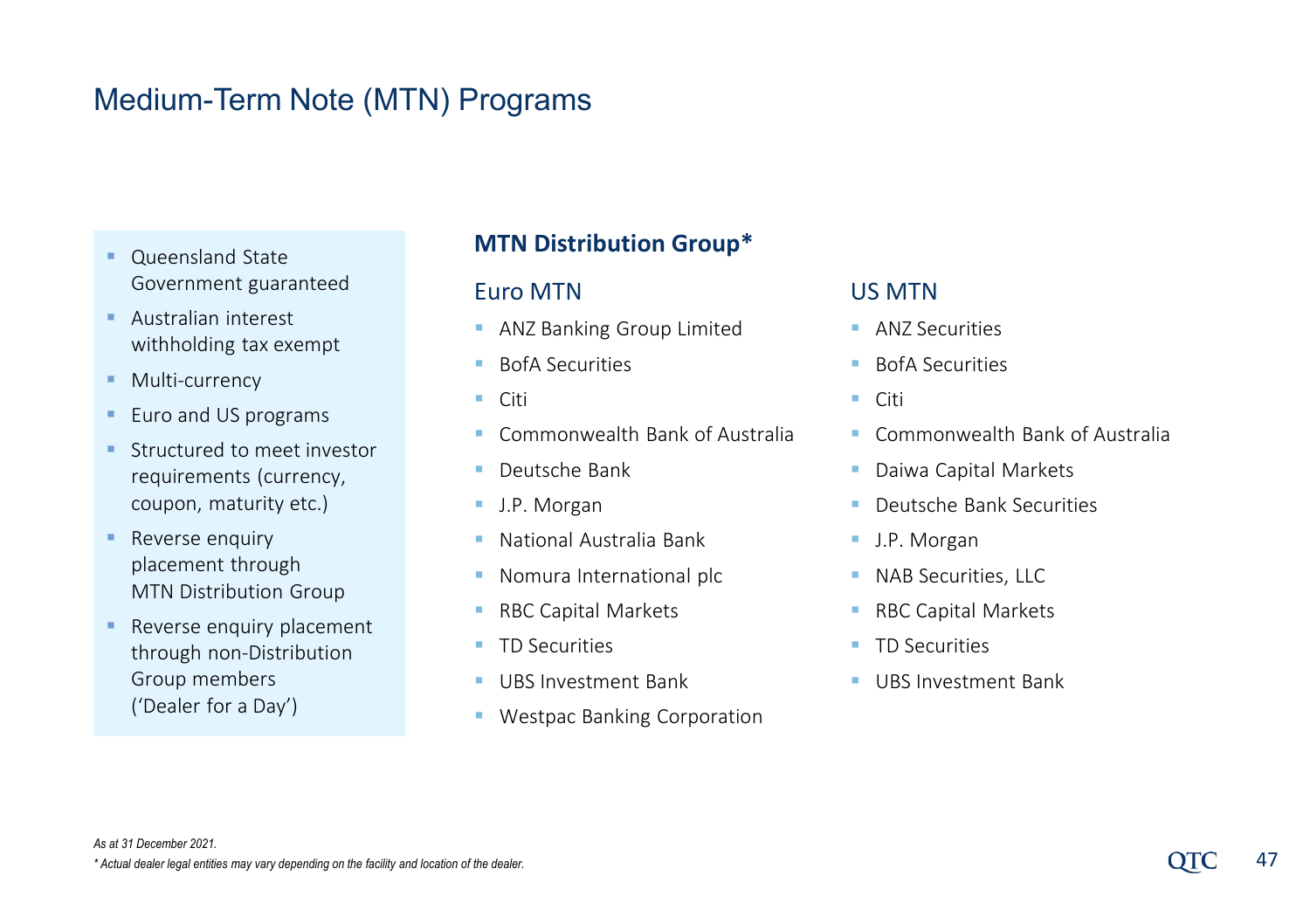## Treasury Note (T-Note) and Commercial Paper (CP) programs



- Queensland State Government Guaranteed
- Australian, Euro and US programs
- **AUD and multi-currency**
- Reverse enquiry placement through dealer panels
- T-Note, Euro and US CP programs are Australian interest withholding tax exempt

### **T-Note and CP Dealer Panels\***

### Domestic T-Note

- **ANZ Banking** Group Limited
- Commonwealth Bank of Australia
- **Deutsche Bank**
- **National Australia** Bank Limited
- **Westpac Banking** Corporation

### Euro CP

- **Barclays**
- **BofA** Securities
- $Citi$
- **UBS Investment Bank**

### US CP

- **BofA** Securities
- $C$ iti
- **UBS Investment Bank**

48

**QTC** 

*As at 31 December 2021. \* Actual dealer legal entities may vary depending on the facility and location of the dealer.*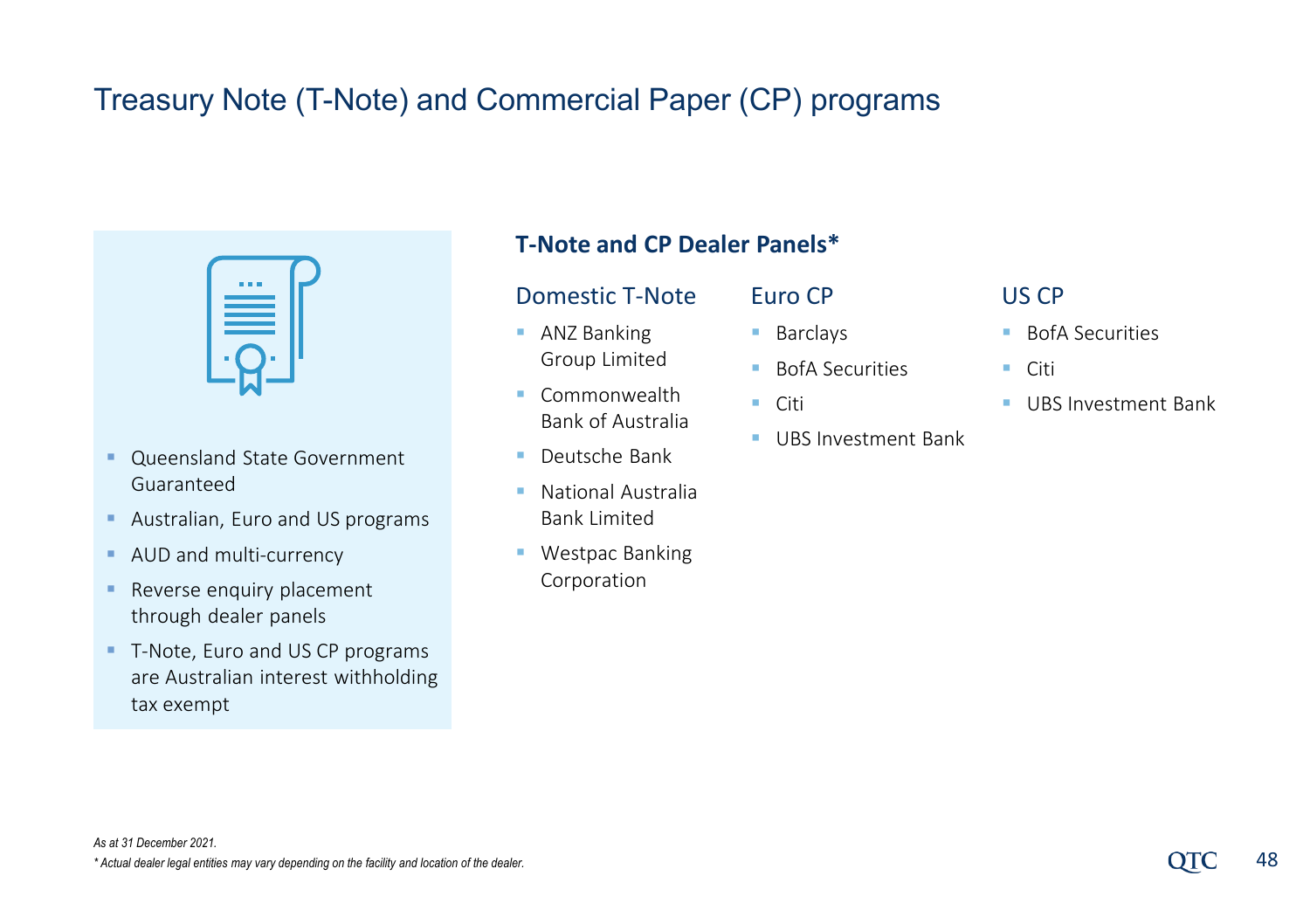## **Glossary**

| ABS                                                      | Australian Bureau of Statistics            |  |
|----------------------------------------------------------|--------------------------------------------|--|
| <b>APRA</b>                                              | Australian Prudential Regulation Authority |  |
| AUD                                                      | Australian dollar                          |  |
| <b>Budget Update Mid-Year Fiscal and Economic Review</b> |                                            |  |
| CBI                                                      | Climate Bonds Initiative                   |  |
| CGS                                                      | Commonwealth Government Securities         |  |
| CIB                                                      | Capital indexed bond                       |  |
| СP                                                       | Commercial paper                           |  |
| CPI                                                      | Consumer price index                       |  |
| <b>DTC</b>                                               | The Depository Trust Company               |  |
| <b>ESG</b>                                               | Environmental, Social, Governance          |  |
| (fv)                                                     | Face value                                 |  |
| <b>GDP</b>                                               | Gross Domestic Product                     |  |
| <b>FRN</b>                                               | Floating rate note                         |  |
| ICMA                                                     | International Capital Market Association   |  |

| ISDA         | International Swaps and Derivatives Association |
|--------------|-------------------------------------------------|
| IWT          | Interest withholding tax                        |
| LNG          | Liquefied natural gas                           |
| (mv)         | Market value                                    |
| MTN          | Medium-term note                                |
| <b>MYEFO</b> | Mid-Year Economic and Fiscal Outlook            |
| QIC          | Queensland Investment Corporation               |
| ОТС          | Queensland Treasury Corporation                 |
| RBA          | Reserve Bank of Australia                       |
| <b>RHS</b>   | Right hand side                                 |
| SGG          | State Government Guarantee (Queensland)         |
| T-Note       | Treasury note                                   |